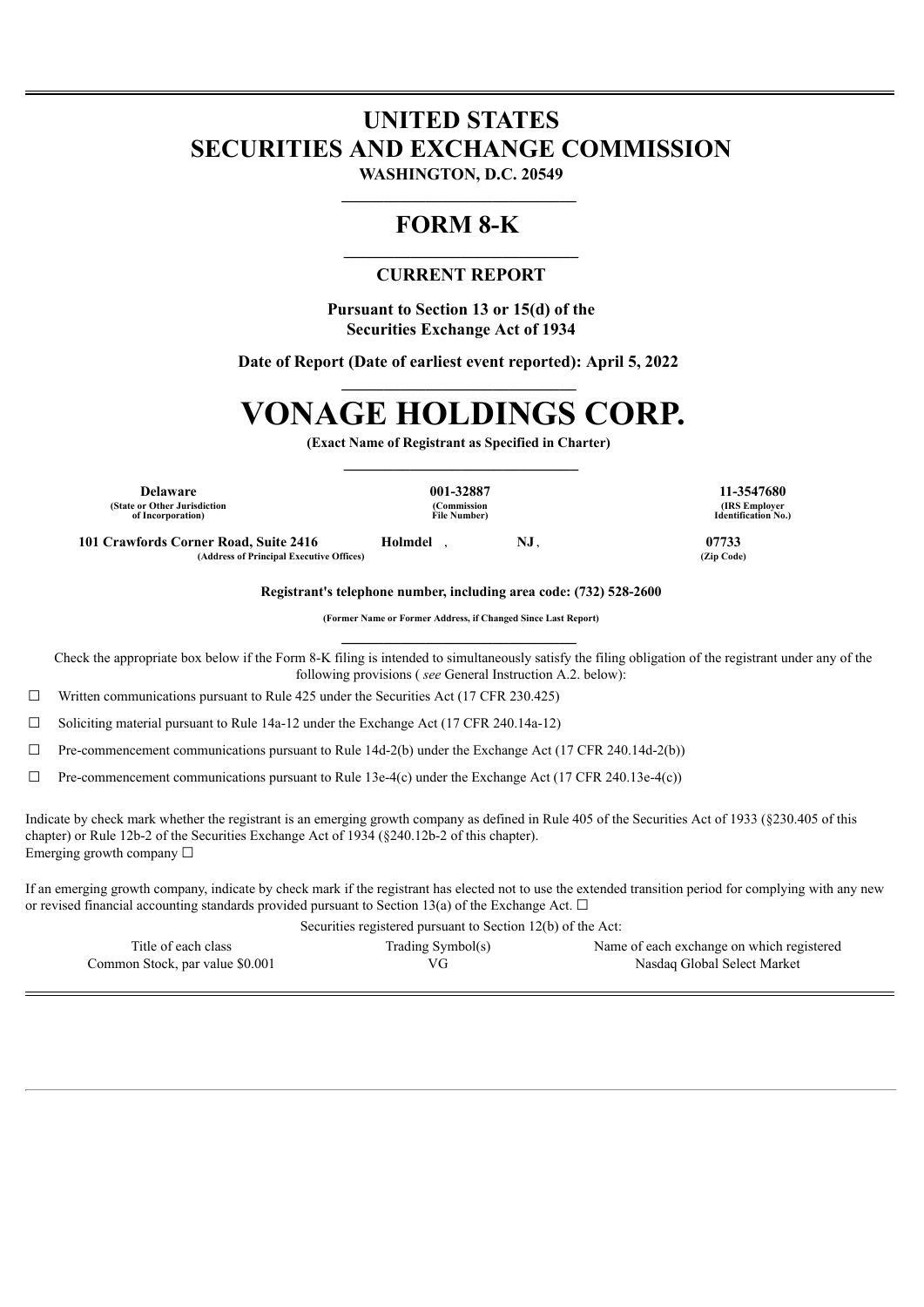#### Item 5.02. Departure of Directors or Certain Officers; Election of Directors; Appointment of Certain Officers; Compensatory Arrangements of **Certain Officers**

On April 8, 2022, Vonage Holdings Corp. (the "Company") announced that Rodolpho Cardenuto, President of the Applications Group, will be leaving the Company, effective as of April 22, 2022.

In connection with his departure, Mr. Cardenuto is eligible for the Company's Executive Leadership Team Severance Program, which calls for (i) twelve months' base salary payable over the Company's payroll cycle, (ii) a pro-rated bonus paid in the following year based on actual Company performance, (iii) twelve months' vesting for all equity awards, and (iv) an amount of up to twelve months of COBRA payments.

#### **Item 9.01. Financial Statements and Exhibits**

(d) Exhibits

See accompanying Exhibit Index for a list of the exhibits furnished with this Current Report on Form 8-K.

#### **EXHIBIT INDEX**

104 Cover Page Interactive Data File (the cover page XBRL tags are embedded within the iXBRL document)